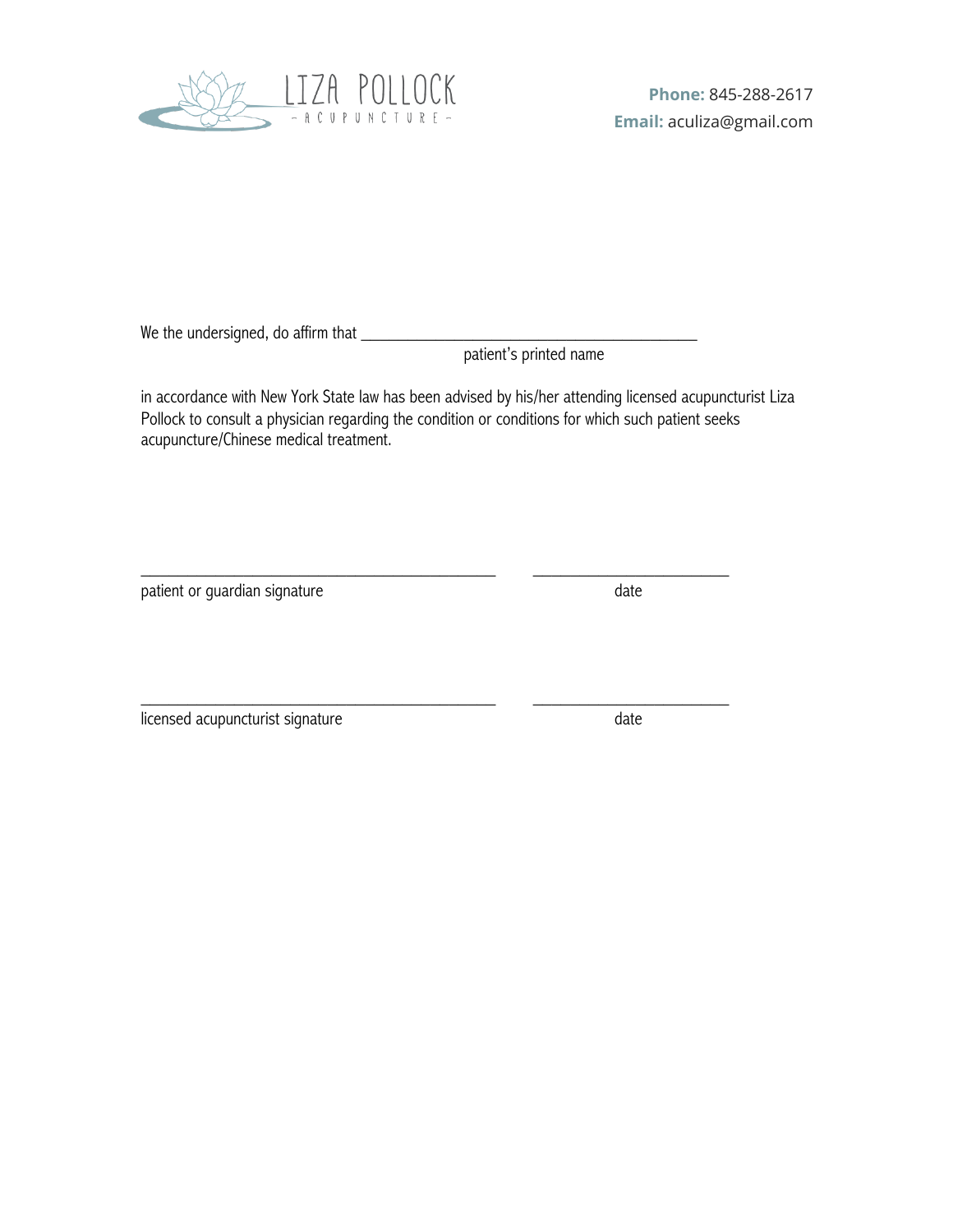

# Patient Informed Consent

I hereby authorize Liza Pollock, L.Ac. to perform the following procedures with any and each being explained before performing:

· Acupuncture: The insertion of pre-sterilized one-time use disposable needles through the skin at specific points on the surface of the body.

· Acupressure, massage, and manual therapy: The use of Traditional Chinese medical massage and therapeutic bodywork and exercises.

· Infrared heat therapy: Applying heat generated by an infrared lamp over the body.

· Moxibustion: Heated moxa stick or directly application over specific areas of the body.

· Cupping and gua sha: Glass cups placed on the skin with a vacuum created by heat or suction; the use of a ceramic spoon to create dermal friction

· Liniments, Essential Oils, Plasters: Herbal or medicinal formulas applied topically.

· Electroacupuncture: Using very small amounts of electricity to stimulate specific

## acupuncture points.

. Herbal prescription: From plant, animal, and mineral sources in bulk or tincture form

I recognize the potential benefits and risks of these procedures as described below:

· Potential Benefits: Relief of presenting symptoms and improved balance within the body that may lead to prevention, improvement or elimination of the presenting problem.

· Potential Risks: Minor: discomfort, pain, temporary bruising, swelling, bleeding, dizziness, drowsiness, minor burns with the use of moxa, possible temporary aggravation of symptoms existing prior to treatment, gastro-intestinal upset with the use of herbs. In *extremely rare* cases: infection at the site of the procedure, pnuemothorax, broken needle, fainting. I understand that while this document describes the major risks of treatment, other side effects and risks may occur.

With this knowledge, I voluntarily consent to the above procedures, realizing that no guarantees have been given to me regarding cure or improvement of my condition. I understand that my signature in this form indicates that I have read and understand the preceding information regarding my treatment. I understand that if I have any questions about this information, I should ask my acupuncturist.

I hereby release Liza Pollock from any and all liability, which may occur in connection with the above mentioned procedures, except for failure to perform the procedures with appropriate medical care. I understand that I am free to withdraw this consent and to discontinue participation in these procedures at any time.

## Cancellation Policy

In signing this form, I also understand and accept that \$25 will be charged if cancellation or rescheduling is not done 24 hours prior to the date of the appointment with the exception of difficult circumstances.

Signature of patient or guardian\_\_\_\_\_\_\_\_\_\_\_\_\_\_\_\_\_\_\_\_\_\_\_\_\_\_\_\_\_\_\_\_\_\_\_\_Date\_\_\_\_\_\_\_\_\_\_\_\_\_\_\_

Printed name\_\_\_\_\_\_\_\_\_\_\_\_\_\_\_\_\_\_\_\_\_\_\_\_\_\_\_\_\_\_\_\_\_\_\_\_\_\_\_\_\_\_\_\_\_\_\_\_\_\_\_\_\_\_\_\_\_\_\_\_\_\_\_\_\_\_\_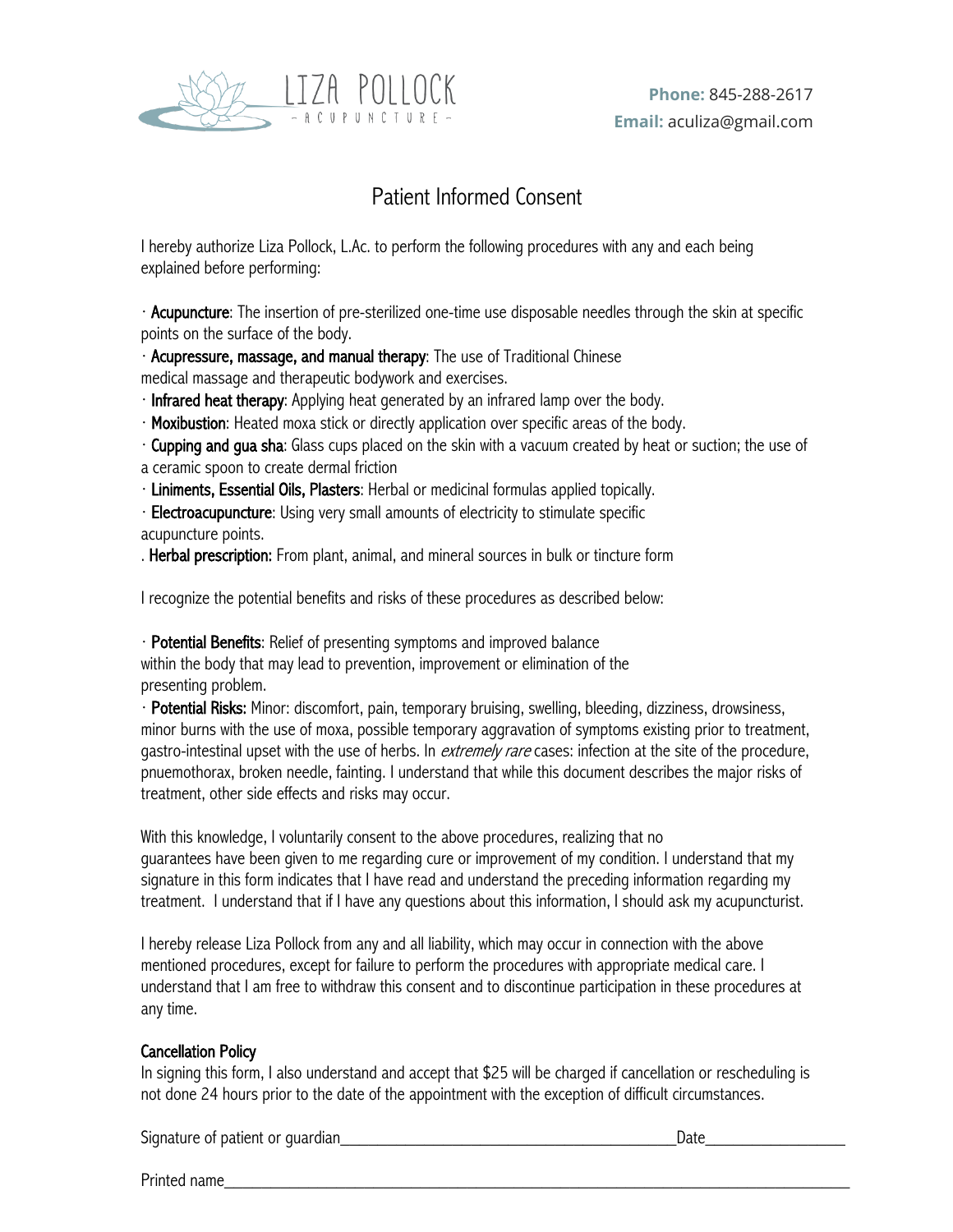

101 Hurley Avenue suite 210 Kingston, NY

## PERSONAL INFORMATION

| Name 2010 Compare to the Comparison of Section 2010 of Sirth Compare to the Comparison of Section 2010 12:00 AM |  |  |
|-----------------------------------------------------------------------------------------------------------------|--|--|
|                                                                                                                 |  |  |
|                                                                                                                 |  |  |
|                                                                                                                 |  |  |
|                                                                                                                 |  |  |
|                                                                                                                 |  |  |
| If you have acupuncture benefit coverage.                                                                       |  |  |
|                                                                                                                 |  |  |
|                                                                                                                 |  |  |
|                                                                                                                 |  |  |
| MAIN COMPLAINTS (What reason are you seeking acupuncture/herbs today?)                                          |  |  |
| ,我们也不会有什么。""我们的人,我们也不会有什么?""我们的人,我们也不会有什么?""我们的人,我们也不会有什么?""我们的人,我们也不会有什么?""我们的人                                |  |  |
|                                                                                                                 |  |  |
|                                                                                                                 |  |  |
|                                                                                                                 |  |  |

Have you ever had acupuncture before? Yes/ No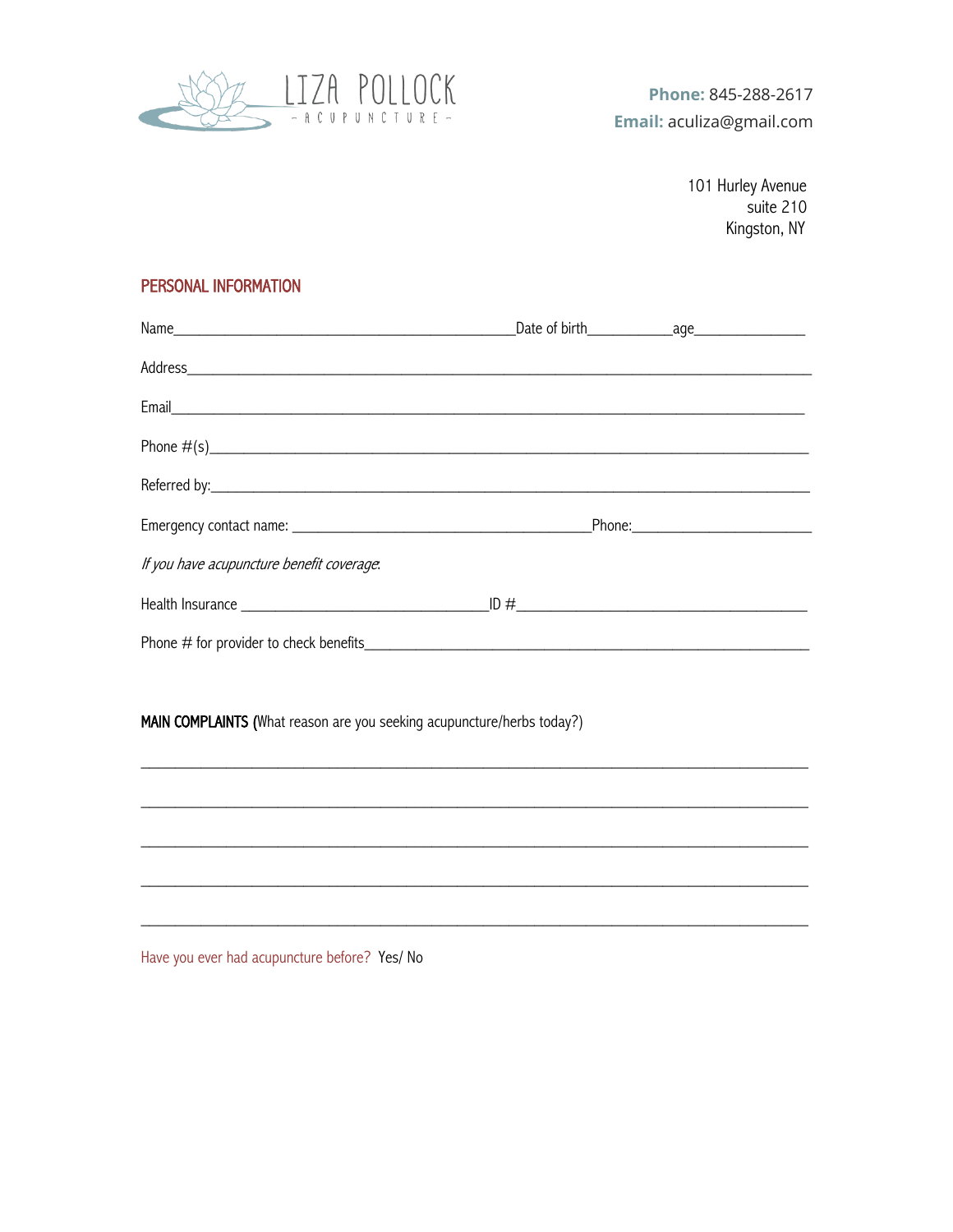

## FAMILY HEALTH HISTORY - Please complete to the best of your knowledge. Place and "X" in the appropriate boxes

Self | mother | father | sibling | spouse | children Cancers or Tumors **Diabetes** Blood or bleeding disorders/anemia Siezures High blood pressure/heart disease Allergies **Stroke** Drug abuse Depression or mental illness Age of death **Hepatitis** Kidney disorders Thyroid disorders Musculoskeletal disorders Blood transfusion (if before 1985)

## PERSONAL LIFESTYLE HABITS

| How much per day or week: |                                                                                                                                                                                                                                      |  |  |
|---------------------------|--------------------------------------------------------------------------------------------------------------------------------------------------------------------------------------------------------------------------------------|--|--|
|                           | Cigarettes (packs)_________________Coffee/Tea (cups)____________________________Alcohol_______________________                                                                                                                       |  |  |
|                           |                                                                                                                                                                                                                                      |  |  |
|                           |                                                                                                                                                                                                                                      |  |  |
|                           |                                                                                                                                                                                                                                      |  |  |
|                           |                                                                                                                                                                                                                                      |  |  |
|                           |                                                                                                                                                                                                                                      |  |  |
|                           |                                                                                                                                                                                                                                      |  |  |
|                           |                                                                                                                                                                                                                                      |  |  |
|                           |                                                                                                                                                                                                                                      |  |  |
|                           |                                                                                                                                                                                                                                      |  |  |
|                           | how often <b>contract the contract of the contract of the contract of the contract of the contract of the contract of the contract of the contract of the contract of the contract of the contract of the contract of the contra</b> |  |  |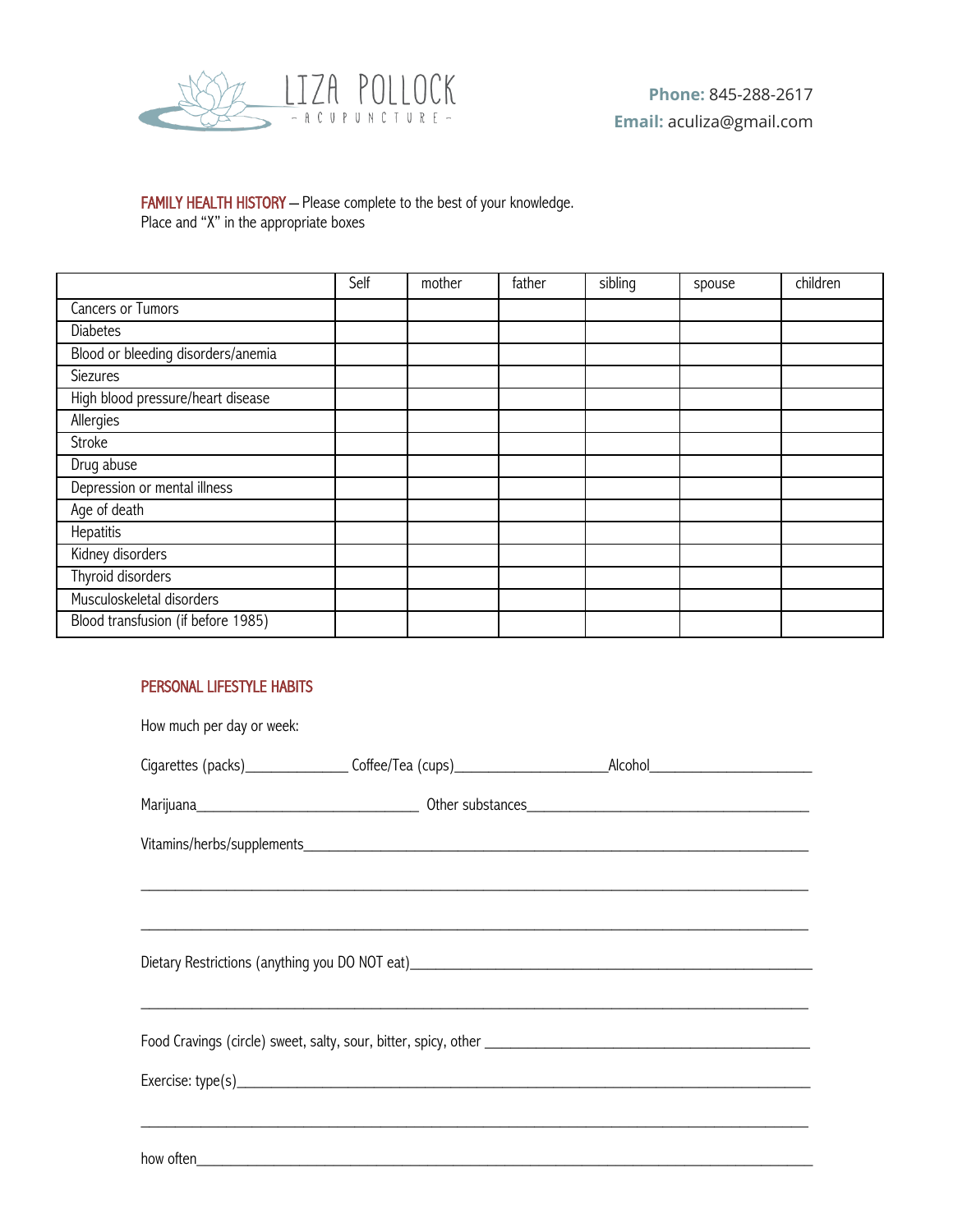

| Do you normally get enough sleep at night? Yes/ No - How many hours?                         |
|----------------------------------------------------------------------------------------------|
| Do you wake up feeling rested/refreshed? Yes/ No - Rate your general energy level (1-10)____ |
| Do you have a lot of dreams? Yes/ No - If yes, do they disturb you? Yes/ No                  |
| Are you generally under a lot of stress? Yes/ No - If yes, how do you manage stress?         |
|                                                                                              |

Do you run hot or sensitive to heat? Yes/ No - If yes, when?\_\_\_\_\_\_\_\_\_\_\_\_\_\_\_\_\_\_\_\_\_\_\_\_\_\_\_\_\_\_\_\_\_\_\_\_\_\_

Do you feel cold or overly sensitive to cold? Yes/ No - If yes, when?\_\_\_\_\_\_\_\_\_\_\_\_\_\_\_\_\_\_\_\_\_\_\_\_\_\_\_\_\_\_\_\_\_

Do you have cold hand & feet? Yes/ No

Do you have a tendency to any of the following emotions (circle): anxiety, sadness, fear, anger, grief, excitation,

\_\_\_\_\_\_\_\_\_\_\_\_\_\_\_\_\_\_\_\_\_\_\_\_\_\_\_\_\_\_\_\_ \_\_\_\_\_\_\_\_\_\_\_\_\_\_\_\_\_\_\_\_\_\_\_\_\_\_\_\_\_\_\_\_\_\_\_ \_\_\_\_\_\_\_\_\_\_\_\_\_\_\_\_\_\_\_\_\_\_\_\_\_\_\_\_\_\_\_\_ \_\_\_\_\_\_\_\_\_\_\_\_\_\_\_\_\_\_\_\_\_\_\_\_\_\_\_\_\_\_\_\_\_\_\_ \_\_\_\_\_\_\_\_\_\_\_\_\_\_\_\_\_\_\_\_\_\_\_\_\_\_\_\_\_\_\_\_ \_\_\_\_\_\_\_\_\_\_\_\_\_\_\_\_\_\_\_\_\_\_\_\_\_\_\_\_\_\_\_\_\_\_\_

worry, obsessive thoughts, over thinking/racing thoughts, irritability

## MEDICINES:

Prescription drugs you are currently taking: For what condition?

Over-the-counter drugs you are currently taking: For what condition?  $\mathcal{L}_\text{max}$  , and the set of the set of the set of the set of the set of the set of the set of the set of the set of

\_\_\_\_\_\_\_\_\_\_\_\_\_\_\_\_\_\_\_\_\_\_\_\_\_\_\_\_\_\_\_\_ \_\_\_\_\_\_\_\_\_\_\_\_\_\_\_\_\_\_\_\_\_\_\_\_\_\_\_\_\_\_\_\_\_\_\_

Allergies/Sensitivities

MAJOR HOSPITALIZATIONS: If you have ever been hospitalized for any serious medical illness or operation, indicate below. (Do not include normal pregnancies).

| <b>YEAR</b> | <b>OPERATION/ ILLNESS</b> |
|-------------|---------------------------|
|             |                           |
|             |                           |
|             |                           |

Bowel Movements (circle all that apply): every other day or less, 1x/day, 2x/day,

more than 2x/day, irregular, loose/soft, hard, difficult, painful, burning, bleeding,

other\_\_\_\_\_\_\_\_\_\_\_\_\_\_\_\_\_\_\_\_\_\_\_\_\_\_\_\_\_\_\_\_\_\_\_\_\_\_\_\_\_\_\_\_\_\_\_\_\_\_\_\_\_\_\_\_\_\_\_\_\_\_\_\_\_\_\_\_\_\_\_\_\_

Urination- frequency per day: less than 2x/day, 3, 4, 5, 6, 7, more than 7x/day.

Painful, urgent, other\_\_\_\_\_\_\_\_\_\_\_\_\_\_\_\_\_\_\_\_\_\_\_\_\_\_\_\_\_\_\_\_\_\_\_\_\_\_\_\_\_\_\_\_\_\_\_\_\_\_\_\_\_\_\_\_\_\_\_\_\_\_\_\_\_\_\_\_\_\_\_

Color of urine: clear, pale yellow, golden, dark yellow, reddish-yellow, other\_\_\_\_\_\_\_\_\_\_\_\_\_\_\_\_\_\_\_\_\_\_\_\_\_\_\_\_\_\_\_\_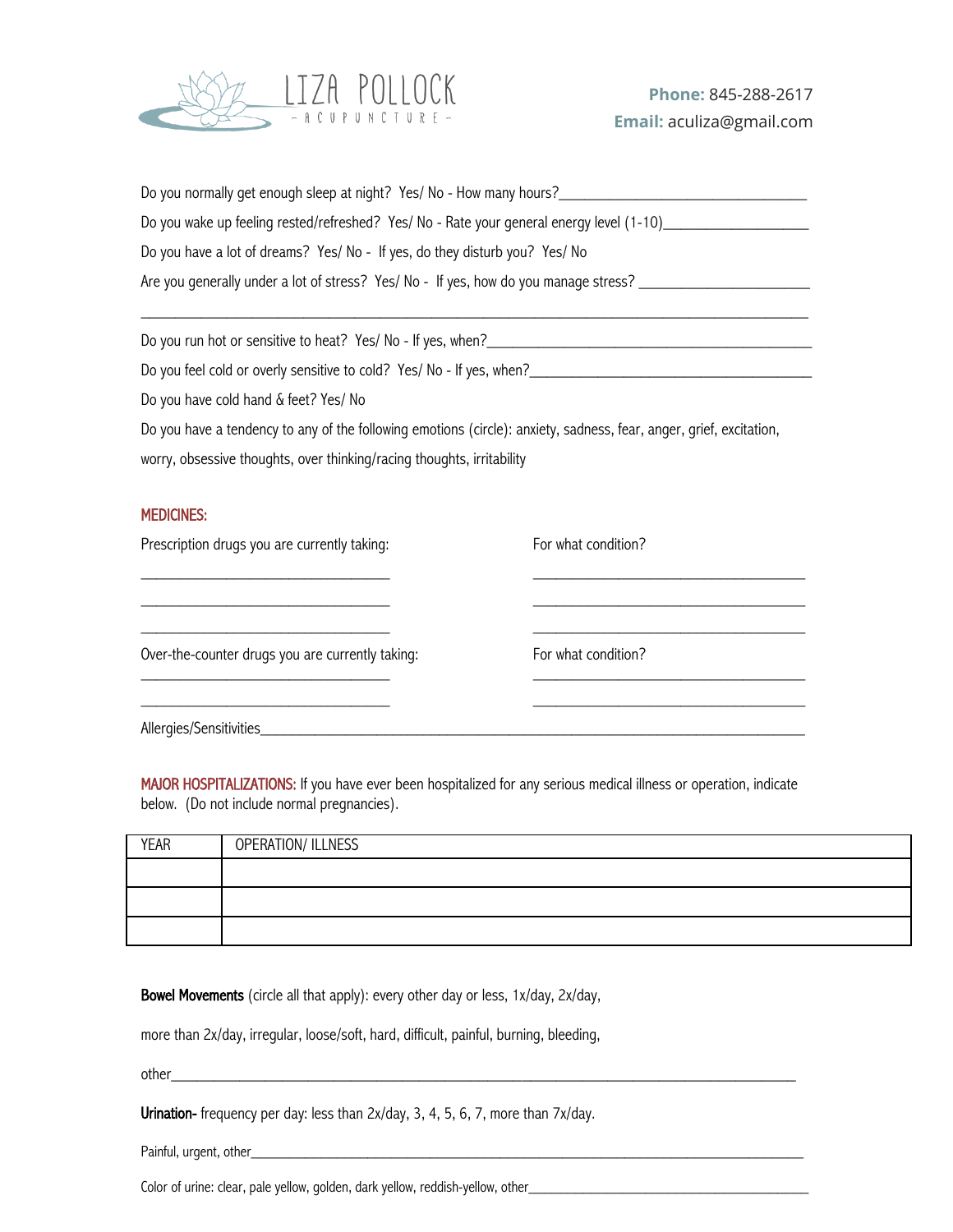

## Women only-- GYNECOLOGY

| Clots with bleeding? Yes/ No - If yes, how big? dime size or smaller/ nickel size / quarter size |                                                                                                      |  |
|--------------------------------------------------------------------------------------------------|------------------------------------------------------------------------------------------------------|--|
|                                                                                                  | Color of menstrual blood: pale, bright red, brown-red, dark brown, purple                            |  |
|                                                                                                  |                                                                                                      |  |
| Consistency of menstrual blood: watery, thin, normal, thick, sticky                              |                                                                                                      |  |
|                                                                                                  |                                                                                                      |  |
|                                                                                                  |                                                                                                      |  |
|                                                                                                  |                                                                                                      |  |
|                                                                                                  | Are you on the birth control pill? Yes/ no; were you in the past? Yes/ no/ for how long?             |  |
|                                                                                                  | Are you currently pregnant? Yes/ No number of pregnancies: _________ number of live births: ________ |  |
| Number of miscarriages: _________ number of abortions: _________                                 |                                                                                                      |  |
|                                                                                                  |                                                                                                      |  |
|                                                                                                  |                                                                                                      |  |
|                                                                                                  | Vaginal infections: presently Yes/No - Past: yes/no/how frequently _________________________________ |  |
|                                                                                                  | Vaginal pain or itching? Yes/ No - Uterine fibroids? Yes/ No - Endometriosis? Yes/ No                |  |
|                                                                                                  |                                                                                                      |  |
|                                                                                                  | Are you on Hormone Replacement Therapy (HRT)? Yes/ No - If yes, how long?                            |  |
|                                                                                                  |                                                                                                      |  |
|                                                                                                  |                                                                                                      |  |
|                                                                                                  |                                                                                                      |  |
|                                                                                                  |                                                                                                      |  |
|                                                                                                  |                                                                                                      |  |
|                                                                                                  |                                                                                                      |  |